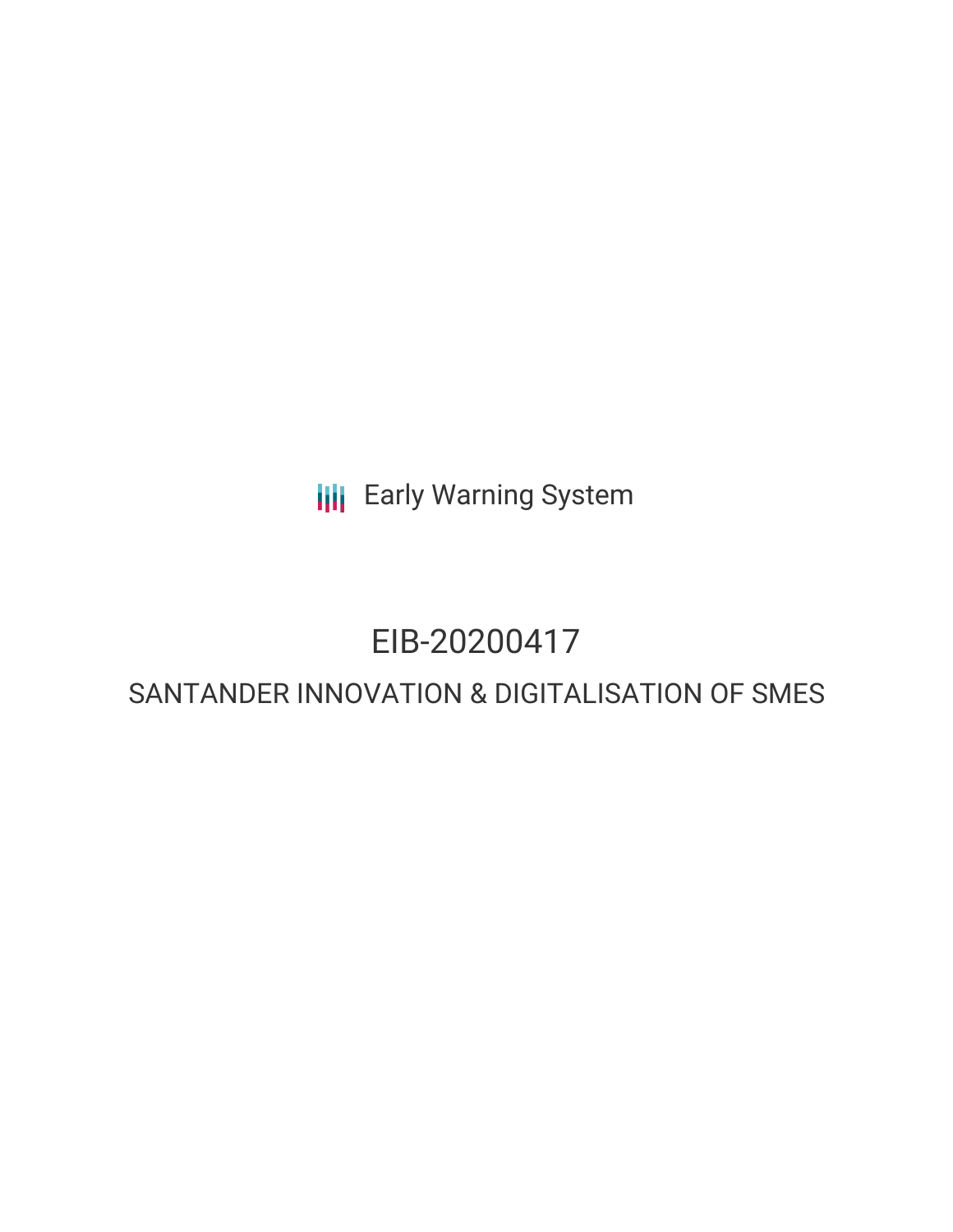

#### **Quick Facts**

| <b>Countries</b>               | Spain                          |
|--------------------------------|--------------------------------|
| <b>Financial Institutions</b>  | European Investment Bank (EIB) |
| <b>Status</b>                  | Approved                       |
| <b>Bank Risk Rating</b>        | U                              |
| <b>Voting Date</b>             | 2020-09-24                     |
| <b>Borrower</b>                | <b>BANCO SANTANDER SA</b>      |
| <b>Sectors</b>                 | Finance                        |
| <b>Investment Type(s)</b>      | Loan                           |
| <b>Investment Amount (USD)</b> | \$116.75 million               |
| <b>Loan Amount (USD)</b>       | \$116.75 million               |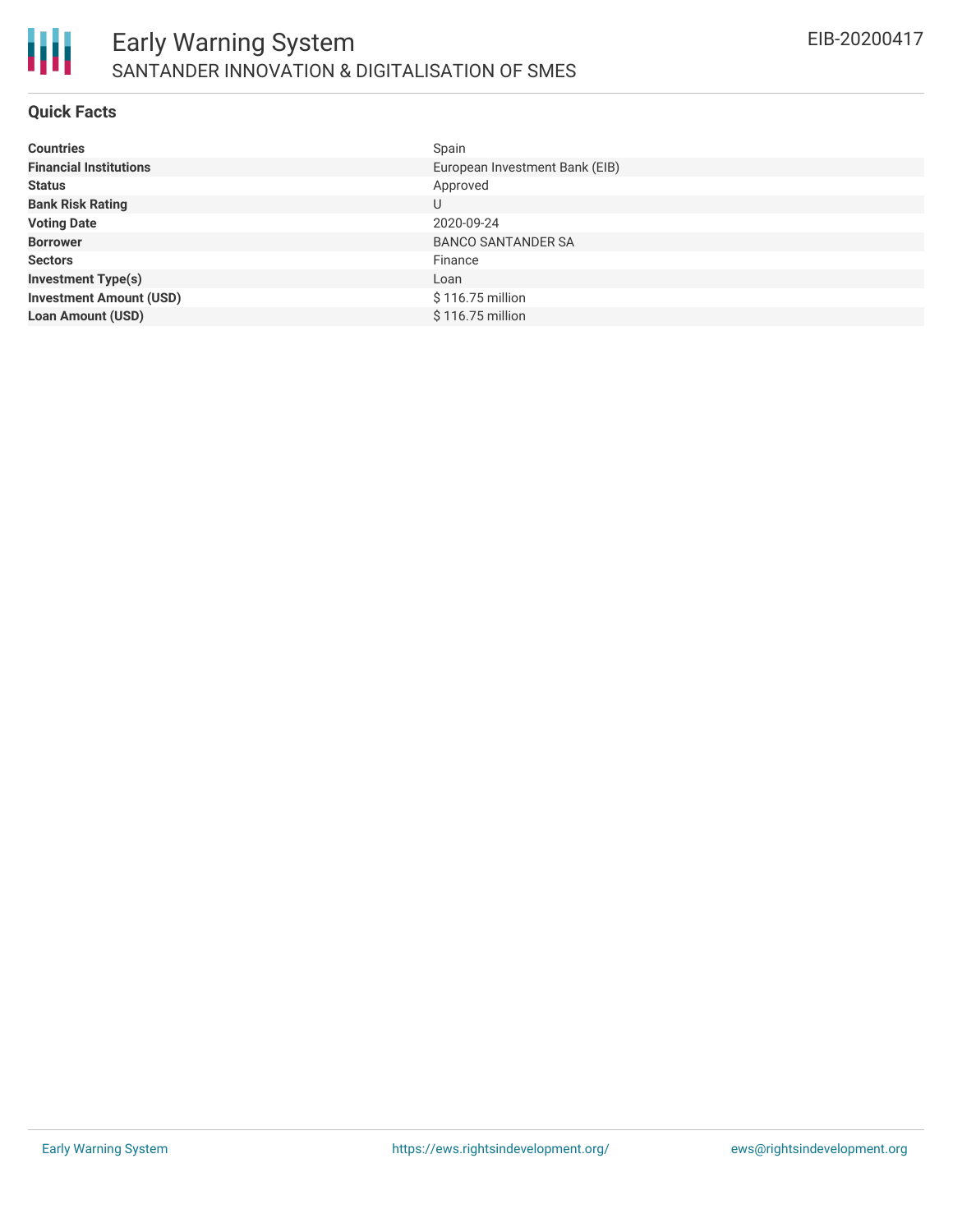

#### **Project Description**

The project consists of a loan to finance the investments in innovation and digitalisation of SMEs and midcaps in Spain and other EU countries. This operation is under the "Programme Loan for Innovation & Digitalisation (2017-0594).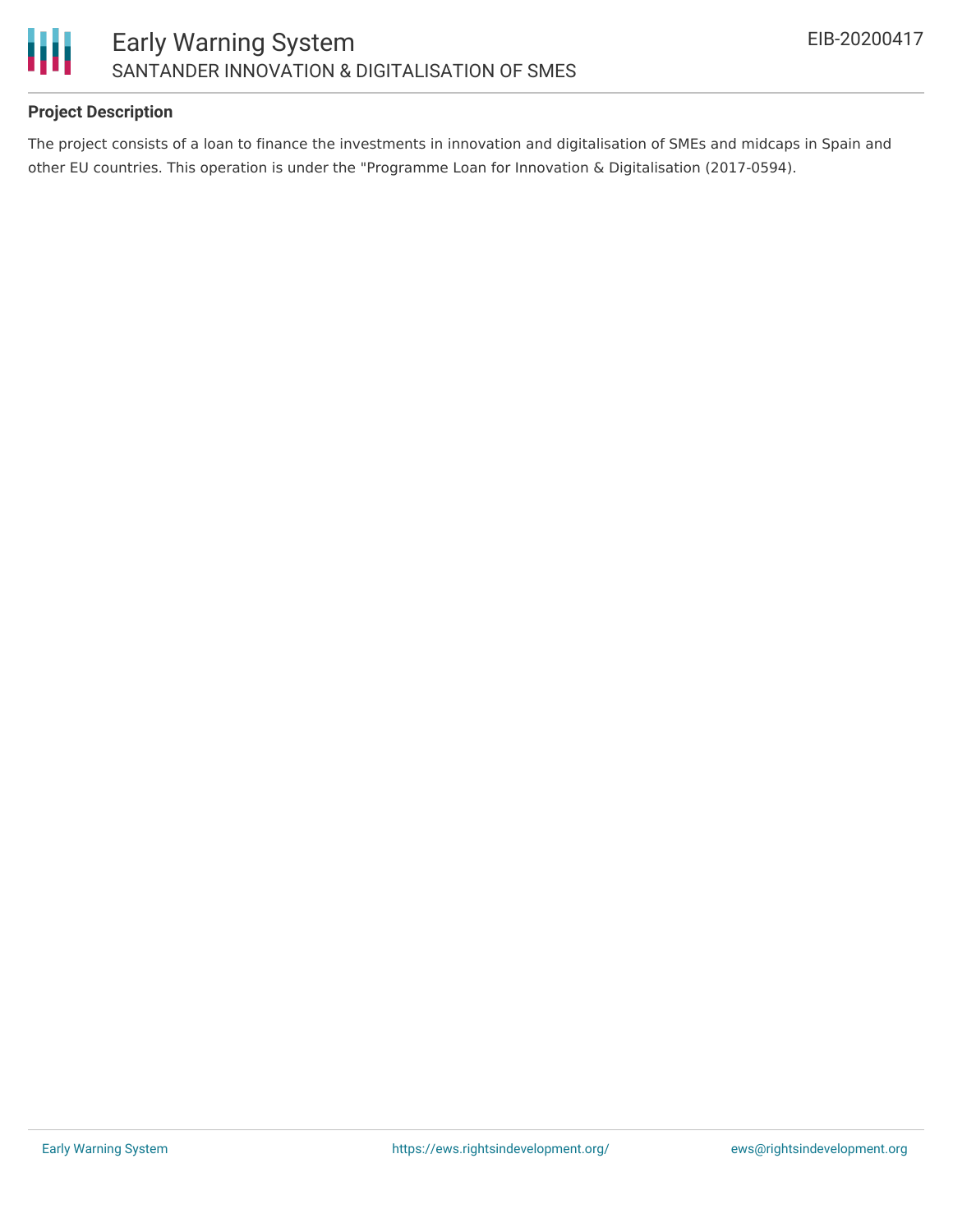#### **Investment Description**

European Investment Bank (EIB)

#### **Financial Intermediary**

Financial Intermediary: A commercial bank or financial institution that receives funds from a development bank. A financial intermediary then lends these funds to their clients (private actors) in the form of loans, bonds, guarantees and equity shares. Financial intermediaries include insurance, pension and equity funds. The direct financial relationship is between the development bank and the financial intermediary.

Banco [Santander,](file:///actor/1281/) S.A. (Financial Intermediary)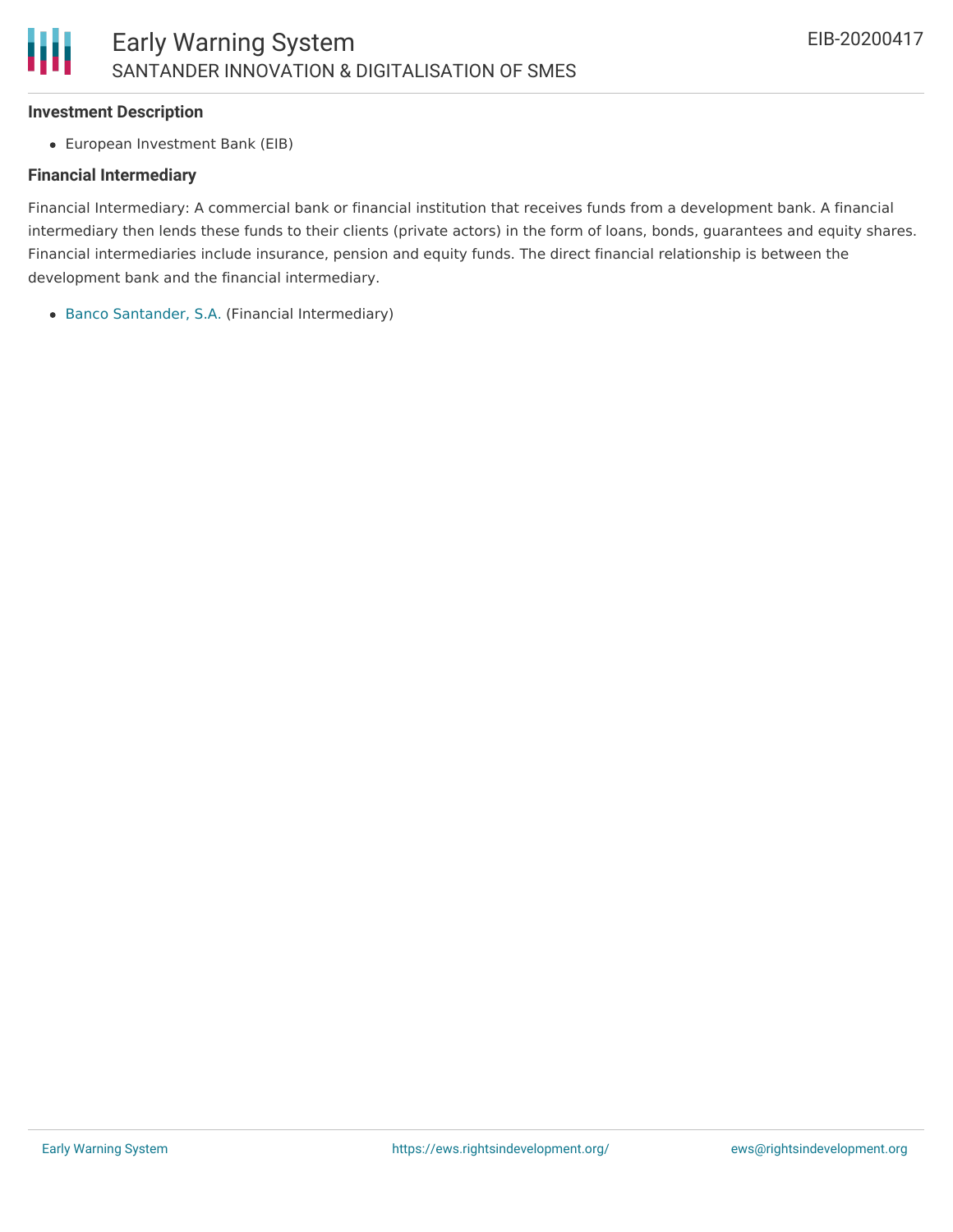#### **Contact Information**

No contact information provided at the time of disclosure.

#### **ACCESS TO INFORMATION**

You can submit an information request for project information at: https://www.eib.org/en/infocentre/registers/requestform/request-form-default.htm

#### **ACCOUNTABILITY MECHANISM OF EIB**

The EIB Complaints Mechanism is designed to facilitate and handle complaints against the EIB by individuals, organizations or corporations affected by EIB activities. When exercising the right to lodge a complaint against the EIB, any member of the public has access to a two-tier procedure, one internal - the Complaints Mechanism Office - and one external - the European Ombudsman. A complaint can be lodged via a written communication addressed to the Secretary General of the EIB, via email to the dedicated email address complaints@eib.org, by completing the online complaint form available at the following address: http://www.eib.org/complaints/form, via fax or delivered directly to the EIB Complaints Mechanism Division, any EIB local representation office or any EIB staff. For further details, check:

http://www.eib.org/attachments/strategies/complaints\_mechanism\_policy\_en.pdf

When dissatisfied with a complaint to the EIB Complaints Mechanism, citizens can then turn towards the European Ombudsman. A memorandum of Understanding has been signed between the EIB and the European Ombudsman establishes that citizens (even outside of the EU if the Ombudsman finds their complaint justified) can turn towards the Ombudsman on issues related to 'maladministration' by the EIB. Note that before going to the Ombudsman, an attempt must be made to resolve the case by contacting the EIB. In addition, the complaint must be made within two years of the date when the facts on which your complaint is based became known to you. You can write to the Ombudsman in any of the languages of the European Union. Additional details, including filing requirements and complaint forms, are available at: http://www.ombudsman.europa.eu/atyourservice/interactiveguide.faces